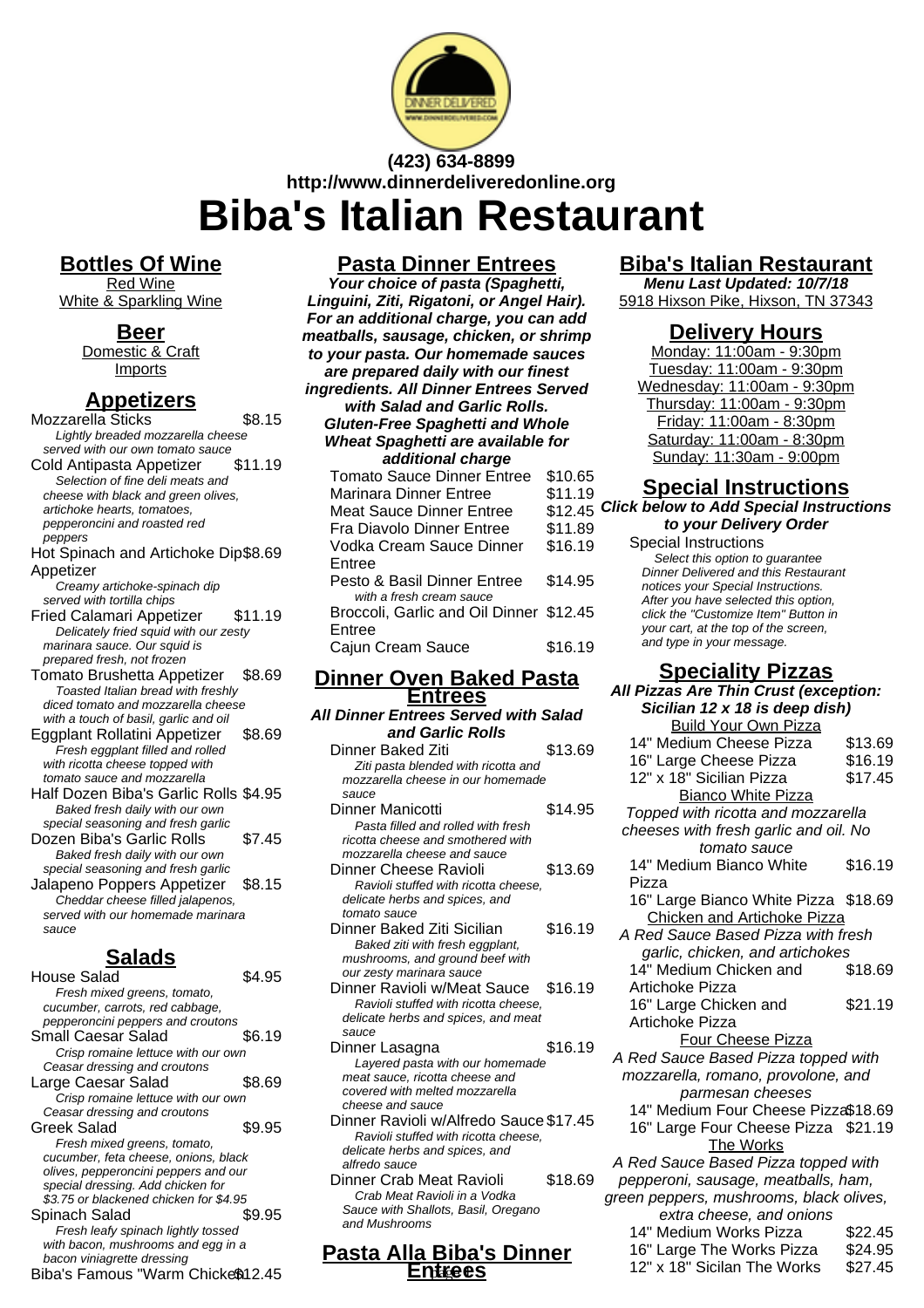#### Salad"

Sliced grilled marinated chicken breast with shitake mushrooms, sun-dried tomatoes, mushrooms and balsamic vinegar served with a side of fresh greens. Chicken Caesar Salad \$11.19 Our Caesar salad with sliced grilled marinated chicken breast

### **Extra Salad Dressings**

| Side Cup of Thousand Island \$0.50    |        |
|---------------------------------------|--------|
| Dressing                              |        |
| Side Cup of Biba's Vinaigrette \$0.50 |        |
| Side Cup of Blue Cheese               | \$0.50 |
| Dressing                              |        |
| Side Cup of Creamy Italian            | \$0.50 |
| <b>Dressing</b>                       |        |
| Side Cup of Honey Mustard             | \$0.50 |
| Side Cup of Ranch Dressing            | \$0.50 |
|                                       |        |

### **Lunch Menu**

**Available Mon - Sat until 4:00 p.m.** Lunch Pasta Entrees

Your choice of pasta (Spaghetti, Linguini, Ziti, Rigatoni, or Angel Hair). For an additional charge, you can add meatballs, sausage, chicken, or shrimp to your pasta. Our homemade sauces are prepared daily with our finest ingredients. All Lunch Pasta Entrees Served with Garlic Rolls. Add a House Salad for \$3.69 extra. Gluten-Free Spaghetti and Whole Wheat Spaghetti are available for additional charge. Lunch served Mon - Sat until 4:00 p.m. Lunch Tomato Sauce Entree \$8.15 Lunch Marinara Entree \$8.45 Lunch Meat Sauce Entree \$9.39 Lunch Vodka Cream Sauce \$11.19 Entree Lunch Fra Diavolo Entree \$8.69 Lunch Pesto & Basil Entree \$9.95 with a fresh cream sauce Lunch Broccoli, Garlic and Oil \$8.69 Entree Lunch Cajun Cream Sauce \$11.19 Entree Lunch Oven Baked Pastas All Lunch Pasta Entrees Served with Garlic Rolls. Lunch served Mon - Sat until 4:00 p.m. Lunch Baked Ziti \$9.39 Ziti pasta blended with ricotta and mozzarella cheese in our homemade sauce Lunch Manicotti **\$9.39** Pasta filled and rolled with fresh ricotta cheese and smothered with mozzarella cheese and sauce Lunch Cheese Ravioli \$9.39 Ravioli stuffed with ricotta cheese, delicate herbs and spices, and tomato sauce Lunch Ravioli w/Meat Sauce \$10.65 Ravioli stuffed with ricotta cheese, delicate herbs and spices, and meat sauce

Lunch Baked Ziti Sicilian \$10.65 Baked ziti with fresh eggplant, mushrooms, and ground beef with out zesty marinara sauce Lunch Ravioli w/Alfredo Sauc<sup>\$</sup>11.89 Ravioli stuffed with ricotta cheese, delicate herbs and spices, and alfredo sauce Lunch Lasagna \$10.65

#### **All Dinner Entrees Served with Salad and Garlic Rolls** Dinner Fettucini Alfredo \$14.95 Made from a blend of fresh cream, butter and parmigiano cheese (delicous). Add chicken for \$3.75 or blackened chicken for \$3.95 Dinner Capellini Primavera \$14.95 Angel hair pasta with sauteed fresh vegetables in our own special light tomato sauce Dinner Linguini with Clam Sauce \$17.45 in your choice of our Homemade Marinara or our Scampi Wine Sauce Dinner Spaghetti alla Carbonara \$16.19 Spaghetti with bacon and onion in a delicious parmigiano cheese sauce Dinner Tortellini Biba's \$14.95 Cheese filled tortellini pasta with homemade tomato sauce, pesto and fresh diced mozzarella cheese Dinner Tortellini Gabrielle \$16.19 Cheese filled tortellini pasta with alfredo sauce and a touch of marinara **BiBas Dinner Entrees**

#### **All Dinner Entrees Served with Salad and Garlic Rolls**

- Dinner Chicken Parmigiana \$16.19 Breaded cutlet topped with mozzarella cheese and our tomato sauce
- Dinner Blackened Chicken \$18.69 Boneless Breast of Chicken in a Cajun Cream Sauce with artichokes and mushrooms over penne pasta
- Dinner Chicken Doretha \$18.69 Egg Battered boneless breast of chicken with eggplant topped with prochuitto and mozzarella cheese in a white wine sauce
- Dinner Chicken Marsala \$17.45 Boneless Breast of Chicken sauteed with fresh mushrooms in a marsala wine sauce
- Dinner Chicken Francesca \$17.45 Egg battered boneless breast of chicken sauteed with lemon butter and white wine
- Dinner Chicken Florentine \$18.69 Boneless Breast of Chicken sauteed in butter, onions, white wine and cream, topped with fresh spinach and mozzarella cheese
- Dinner Chicken Sorrentino \$17.45 Chicken topped with mozzarella, eggplant, fresh shallots, in a marsala wine sauce over pasta
- Dinner Steamed Vegetables with Chicken \$14.95 Steamed Vegetables with Chicken
- with fresh garlic, broccoli, zucchini, carrots and mushrooms in Olive Oil. Does not include side pasta Dinner Veal Francesa \$21.19
- Egg Battered veal cutlet sauteed with lemon butter and white wine Dinner Veal Marsala \$21.19
- Tender veal sauteed with fresh mushrooms in a marsala wine sauce Dinner Veal Piccatta **\$21.19**
- Tender Veal sauteed with Butter and Lemon in a white wine with capers
- Dinner Veal Biba's \$21.19 Tender Veal sauteed with Sherry wine, shitake mushrooms and a Touch of fresh cream Dinner Eggplant Parmigiana \$13.69 page 2

Pizza

Fisherman's Pizza A Red Sauce Based Pizza topped with shrimp, mussels, clams, garlic, oil, and cheese. Only Available as a Large Pizza. 16" Large Fisherman's Pie \$28.69 **Italian Stuffed Pie** A Sicilian shaped covered pizza, stuffed with ham, sausage, pepperoni, cheese, and a touch of sauce Italian Stuffed Pie Pizza \$24.95 Vegetarian Favoite Pizza A Red Sauce Based Pizza topped with broccoli, spinach, mushrooms, green peppers, tomatoes, and cheese 14" Medium Vegetarian Favorite Pizza \$18.69 16" Large Vegetarian Favorite \$21.19 Pizza Hawaiian Pizza A Red Sauce Based Pizza topped with pineapple, ham, bacon and cheese 14" Medium Hawaiian Pizza \$18.69 16" Large Hawaiian Pizza \$21.19 Greek Pizza A Red Sauce Based Pizza a blend of feta & mozzarella cheese topped with onions banana-peppers & black olives 14" Medium Greek Pizza \$18.69 16" Large Greek Pizza \$21.19 The Great White Pizza by Dan Our white pizza with ricotta and mozzarella cheeses plus chicken, fresh tomato & spinach. No Sauce 14" Medium Great White Pizza \$21.19 16" Large Great White Pizza \$23.69 Meat Lover's A Red Sauce Based Pizza topped with ham, pepperoni, meatballs, sausage and bacon 14" Medium Meat Lover's Pizza\$21.19 16" Large Meat Lover's Pizza \$23.69 Pesto Pizza A Pesto Sauce Based Pizza Topped with chicken, roasted red peppers and light mozzarella cheese 14" Medium Pesto Pizza \$18.69 16" Large Pesto Pizza  $$21.19$ **Calzones** Build Your Own Calzone \$9.95 Our own pizza dough stuffed with any of our fresh toppings Cheese Calzone \$9.95 Our own pizza dough stuffed with ricotta and mozzarella cheese, oven baked and served with a side of our marinara sauce Five Cheese Calzone \$11.19 Ricotta, mozzarella, romano, provolone and parmesan cheeses

#### **Biba's Homemade Stromboli**

**Our Pizza Dough Rolled and Stuffed with Ham, Sausage, Pepperoni, Mushrooms, Green Peppers, Provolone and Mozzarella Cheeses. Served with Our Marinara Sauce on the Side.**

| <u>Uul Mariilard Sauce Ulf üle Siue.</u> |         |
|------------------------------------------|---------|
| Biba's Mini Stromboli                    | \$12.45 |
| Biba's Stromboli                         | \$23.69 |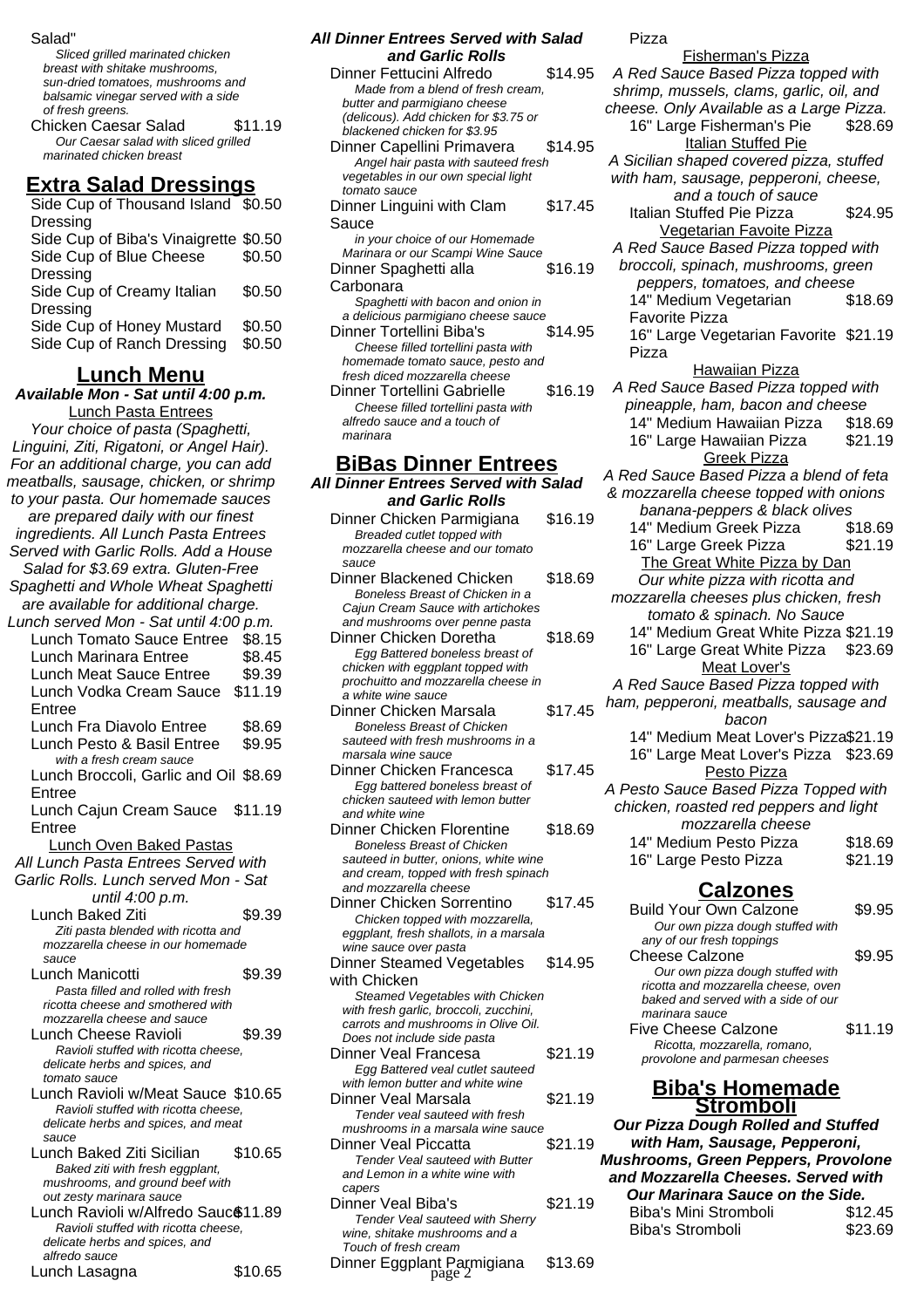Layered pasta with our homemade meat sauce, ricotta cheese and covered with melted mozzarella cheese and sauce "Magnificent" Lunch Pasta Alla Biba's All Lunch Pasta Entrees Served with Garlic Rolls. Lunch served Mon - Sat until 4:00 p.m. Lunch Fettucini Alfredo \$9.95 Made from a blend of fresh cream, butter, and parmigiano cheese. Add chicken for \$3.75 more Lunch Capellini Primavera \$9.39 Extra thin pasta with sauteed fresh vegetables in our own special light sauce Lunch Spaghetti alla Carbona\$ 1.19 Spaghetti with bacon, onion, and egg in a delicious parmigiano cheese sauce Lunch Tortellini Biba's \$9.95 Cheese filled tortellini pasta with homemade tomato sauce, pesto and fresh diced mozzarella cheese Lunch Tortellini Gabrielle \$11.19 Cheese filled tortellini pasta with with alfredo sauce and a touch of marinara. Add chicken for \$3.75 more Biba's Lunch Entrees All Lunch Pasta Entrees Served with Garlic Rolls. Lunch served Mon - Sat until 4:00 p.m. Lunch Chicken Parmigiana \$11.19 Breaded cutlet topped with mozzarella cheese and our tomato sauce Lunch Chicken Francesca \$11.19 Egg battered boneless breast of chicken sauteed with lemon butter and white wine Lunch Steamed Vegetables w/Chicken \$9.95 with fresh garlic, broccoli, zucchini, carrots and mushrooms in olive oil. Does not include pasta. Add pasta for \$2.45 Lunch Veal Marsala \$12.45 Tender veal sauteed with fresh mushrooms in a marsala wine sauce Lunch Eggplant Parmigiana \$11.19 Fresh cut eggplant topped with mozzarella cheese and our tomato sauce Lunch Eggplant Rollatini \$11.19 Fresh cut eggplant filled and rolled with ricotta cheese topped with tomato sauce and mozzarella cheese Personal 10" Pizza (Lunch) Thin Crust. Lunch served Mon - Sat until 4:00 p.m. 10" Personal Cheese Pizza \$9.95 10" Personal Build Your Own \$9.95 Pizza **Italian Subs All subs include potato chips (or French Fries for \$1.89 extra)** Meatball Parmigiana Sub Our homemade meatballs topped with mozzarella cheese and our tomato sauce Chicken Parmigiana Sub \$9.95 Breaded cutlet topped with mozzarella cheese and our tomato sauce Eggplant Parmigiana Sub \$9.95 Fresh cut eggplant topped with mozzarella cheese and our tomato sauce

| Sausage, Peppers and Onions\$9.95 |  |
|-----------------------------------|--|
|-----------------------------------|--|

Fresh cut eggplant topped with mozzarella cheese and our tomato sauce Dinner Eggplant Rollatini \$14.95 Fresh Eggplant filled and rolled with ricotta cheese, topped with light tomato sauce and mozzarella cheese

## **Seafood Specialties**

| All Dinner Entrees Served with Salad                                |         |
|---------------------------------------------------------------------|---------|
| and Garlic Rolls                                                    |         |
| Dinner Calamari Marinara                                            | \$18.69 |
| Fresh Cut Squid served in our                                       |         |
| zesty marinara sauce over a bed of                                  |         |
| linguini                                                            |         |
| Dinner Calamari Fra Diavolo                                         | \$18.69 |
| Fresh cut squid served in our spicy                                 |         |
| marinara sauce over a bed of linguini                               |         |
| Dinner Shrimp Parmigiana                                            | \$18.69 |
| Breaded shrimp topped with                                          |         |
| mozzarella cheese and our tomato                                    |         |
| sauce                                                               |         |
| Dinner Shrimp Marinara                                              | \$18.69 |
| Shrimp served in our zesty<br>marinara sauce over a bed of linguini |         |
| Dinner Shrimp Fra Diavolo                                           | \$18.69 |
| Shrimp served in our spicy tomato                                   |         |
| sauce over a bed of linguini                                        |         |
| Dinner Shrimp Scampi                                                | \$18.69 |
| Shrimp sauteed in a garlic butter                                   |         |
| and wine sauce over a bed of linguini                               |         |
| Dinner Zuppi di Pesce                                               | \$22.45 |
| Clams, mussels, calamari and                                        |         |
| shrimp in a scampi wine sauce over a                                |         |
| bed of linguini                                                     |         |

# **Kids Menu**

| Kid's Baked Ziti            | \$6.19 |
|-----------------------------|--------|
| Kid's Ravioli with Tomato   | \$6.19 |
| Sauce                       |        |
| Kid's Chicken Fingers       | \$6.19 |
| Kid's Fettuccini Alfredo    | \$7.45 |
| Kid's 9" Cheese Pizza       | \$7.19 |
| Kid's Spaghetti w/Meatballs | \$6.19 |
| Kid's Spaghetti w/Tomatoes  | \$5.95 |
| Kid's Spaghetti w/Marinara  | \$6.19 |
|                             |        |

## **Side Orders**

| Side of Meatballs                  | S4 09  |
|------------------------------------|--------|
| Hand pressed daily in house from   |        |
| fresh ground beef, topped with our |        |
| tomato sauce                       |        |
| Side of Italian Sausage            | \$4.09 |
| The best Italian sausage links     |        |
| topped with our tomato sauce       |        |
| Side of French Fries               | \$2.45 |
| Top quality fries cooked to order  |        |
| Side of Alfredo Sauce              | \$3.69 |
| Our alfredo made with a blend of   |        |
| fresh cream, butter and parmigiano |        |
| cheese                             |        |
| Small 4 oz. Tomato Sauce           | \$1.19 |
| Side of Meat Sauce                 | \$2.45 |
| Side of Marinara Sauce             | \$1.59 |
| Side of Fra Diavolo Sauce          | \$2.45 |
| Our fresh marinara sauce sauteed   |        |
| with red pepper                    |        |
|                                    |        |

### **Desserts**

| Tiramisu                         | \$7.45 |
|----------------------------------|--------|
| Home made in our own kitchen     |        |
| Cannoli                          | \$7.45 |
| Fresh Cannoli prepared when      |        |
| ordered                          |        |
| Chocolate Cannoli                | \$7.45 |
| Fresh Chocolate Cannoli prepared |        |
| when ordered                     |        |
| Cheesecake                       | \$7.45 |
| An old favorite                  |        |
| Chocolate Cakeage 3              | 45     |